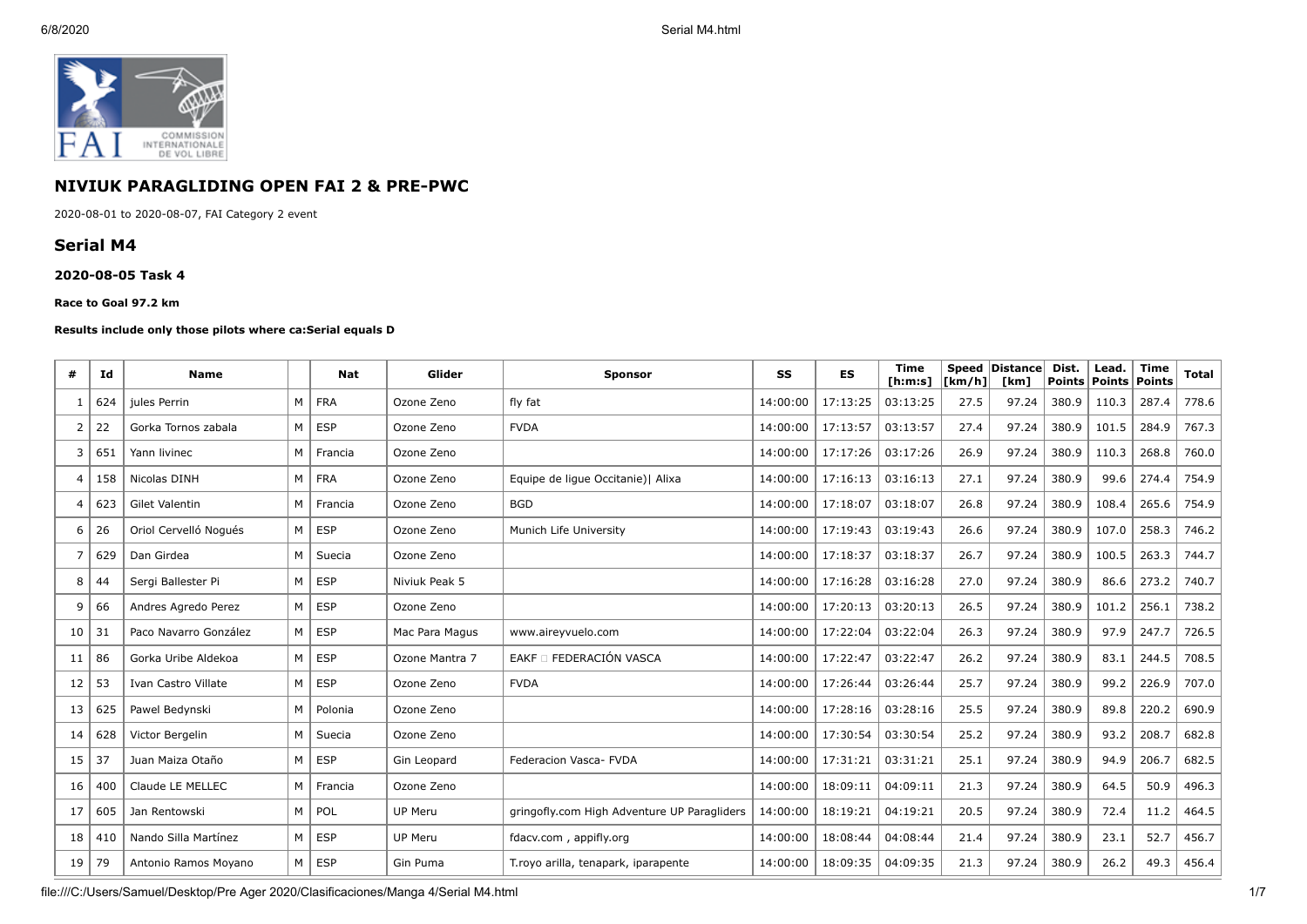6/8/2020 Serial M4.html

| #   | Id  | <b>Name</b>                |             | Nat         | Glider               | <b>Sponsor</b>                         | SS       | ES       | <b>Time</b><br>[ <b>h</b> : <b>m</b> : <b>s</b> ] | [km/h] | Speed   Distance  <br>[km] | Dist. | Lead.<br>Points   Points | <b>Time</b><br>Points | Total   |
|-----|-----|----------------------------|-------------|-------------|----------------------|----------------------------------------|----------|----------|---------------------------------------------------|--------|----------------------------|-------|--------------------------|-----------------------|---------|
| 20  | 302 | Kalin Kostadinov           | M           | <b>BUL</b>  | Niviuk Artik 5       | SlyNomad Bulgaria, GreenPeace Bulgaria | 14:00:00 | 18:19:47 | 04:19:47                                          | 20.4   | 97.24                      | 380.9 | 25.5                     | 9.6                   | 416.0   |
| 21  | 266 | Fernando ACEITUNO          | M           | <b>ESP</b>  | Niviuk Artik 5       |                                        | 14:00:00 |          |                                                   |        | 75.65                      | 296.4 |                          |                       | 296.4   |
| 22  | 317 | Miguel Angel Pifarré Boix  | M           | <b>ESP</b>  | Ozone Zeno           | Ager Aventura't                        | 14:00:00 |          |                                                   |        | 75.52                      | 295.8 |                          |                       | 295.8   |
| 23  | 115 | Jordi Roset Ilobet         | M           | <b>ESP</b>  | Ozone Alpina 3       |                                        | 14:00:00 |          |                                                   |        | 73.73                      | 288.8 |                          |                       | 288.8   |
| 24  | 51  | Virgilio Ortiz Martín      | M           | <b>ESP</b>  | Ozone Zeno           | Vinos Fortis Montaraz                  | 14:00:00 |          |                                                   |        | 71.44                      | 279.9 |                          |                       | 279.9   |
| 25  | 638 | Ricardo Mota Leite         | м           | Portugal    | Ozone Mantra 6       | AbouaAboua                             | 14:00:00 |          |                                                   |        | 65.83                      | 257.9 |                          |                       | 257.9   |
| 26  | 635 | Tim Roche                  | М           | Francia     | Niviuk Peak 5        |                                        | 14:00:00 |          |                                                   |        | 62.73                      | 245.7 |                          |                       | 245.7   |
| 27  | 224 | Adria Grau Alvarez         | M           | <b>ESP</b>  | Niviuk Peak5         | Niviuk                                 | 14:00:00 |          |                                                   |        | 62.68                      | 245.5 |                          |                       | 245.5   |
| 28  | 103 | Chechu Martinez Rojano     | M           | <b>ESP</b>  | <b>Skywalk Spice</b> | RODEO STAR_FGT                         | 14:00:00 |          |                                                   |        | 61.43                      | 240.6 |                          |                       | 240.6   |
| 29  | 178 | Eva Vinuesa Prieto         | F           | <b>ESP</b>  | Ozone Rush 5         |                                        | 14:00:00 |          |                                                   |        | 61.20                      | 239.8 |                          |                       | 239.8   |
| 30  | 156 | Albert Pol Font            | М           | <b>ESP</b>  | Niviuk Ikuma         |                                        | 14:00:00 |          |                                                   |        | 55.52                      | 217.5 |                          |                       | 217.5   |
| 31  | 38  | Juanma Garcia Guerrero     | M           | <b>ESP</b>  | Mac Para Magus       | Aire y vuelo                           | 14:00:00 |          |                                                   |        | 50.87                      | 199.3 |                          |                       | 199.3   |
| 32  | 112 | Miguel VILLARTA_MARTINEZ   | M           | <b>ESP</b>  | Skywalk Cayenne 6    | FAMILIA VILLARTA                       | 14:00:00 |          |                                                   |        | 50.23                      | 196.8 |                          |                       | 196.8   |
| 33  | 24  | Daniel Gonzalez Rizo       | M           | <b>ESP</b>  | Niviuk Peak 5        | www.alfapilot.com                      | 14:00:00 |          |                                                   |        | 50.13                      | 196.4 |                          |                       | 196.4   |
| 34  | 97  | Vallés Milla Pere          | M           | <b>ESP</b>  | UP Meru              |                                        | 14:00:00 |          |                                                   |        | 49.98                      | 195.8 |                          |                       | 195.8   |
| 35  | 614 | Florin Iftinca             | M           | Rumania     | Ozone Mantra 7       |                                        | 14:00:00 |          |                                                   |        | 49.15                      | 192.5 |                          |                       | 192.5   |
| 36  | 326 | Juan Luis Morales Gómez    | M           | <b>ESP</b>  | Nova Sector          |                                        | 14:00:00 |          |                                                   |        | 48.94                      | 191.7 |                          |                       | 191.7   |
| 37  | 88  | Gabriel Cañada Estébanez   | M           | <b>ESP</b>  | Windtech Duster      | Windtech Paragliders                   | 14:00:00 |          |                                                   |        | 48.47                      | 189.9 |                          |                       | 189.9   |
| 38  | 48  | Rodolfo Pérez Leunda       | M           | ESP         | Ozone Zeno           | Fed Vasca Deportes Aereos              | 14:00:00 |          |                                                   |        | 46.19                      | 180.9 |                          |                       | 180.9   |
| 38  | 94  | Nani Pons                  | M           | ESP         | Niviuk Artik 5       |                                        | 14:00:00 |          |                                                   |        | 46.19                      | 180.9 |                          |                       | 180.9   |
| 40  | 180 | Prune Delaris              | $\mathsf F$ | Francia     | Ozone Zeno           | Pole espoir vol libre                  | 14:00:00 |          |                                                   |        | 45.25                      | 177.3 |                          |                       | 177.3   |
| 40  | 204 | Ana Maria Sancho Frisuelos | F           | <b>ESP</b>  | Dudek Airlight       | www.monteholiday.com                   | 14:00:00 |          |                                                   |        | 45.26                      | 177.3 |                          |                       | 177.3   |
| 42  | 322 | Fermin Montaner Morant     | M           | <b>ESP</b>  | Nova Sector          | montaner.de                            | 14:00:00 |          |                                                   |        | 41.39                      | 162.1 |                          |                       | 162.1   |
| 43  | 637 | ricardo raats              | M           | <b>EST</b>  | Ozone Mantra 7       |                                        | 14:00:00 |          |                                                   |        | 38.73                      | 151.7 |                          |                       | 151.7   |
| 44  | 306 | Gadi Wolff                 | М           | <b>GER</b>  | <b>BGD Lynix</b>     |                                        | 14:00:00 |          |                                                   |        | 34.65                      | 135.7 |                          |                       | 135.7   |
| 45  | 282 | David Zapata               | М           | <b>ESP</b>  | Ozone Swift          |                                        | 14:00:00 |          |                                                   |        | 27.23                      | 106.7 |                          |                       | 106.7   |
| 46  | 633 | Katarzyna Grajoszek        | F           | POL         | UP Mana              |                                        | 14:00:00 |          |                                                   |        | 10.20                      | 40.0  |                          |                       | 40.0    |
| 47  | 615 | Harriet Short              | F           | Reino Unido | Ozone Alpina 3       |                                        |          |          |                                                   |        | 4.00                       | 15.7  |                          |                       | 15.7    |
| 47  | 603 | Lambert Sandy              | F           | FRA         | Gin Leopard          |                                        |          |          |                                                   |        | 4.00                       | 15.7  |                          |                       | 15.7    |
| ABS | 646 | Dawid Krajewski            | M           | Polonia     | UP Summit XC 4       |                                        |          |          |                                                   |        |                            |       |                          |                       | 0.0     |
| ABS | 21  | Mario Arque Domingo        | M           | ESP         | Macpara Magus        | revista Parapente / Perfils            |          |          |                                                   |        |                            |       |                          |                       | $0.0\,$ |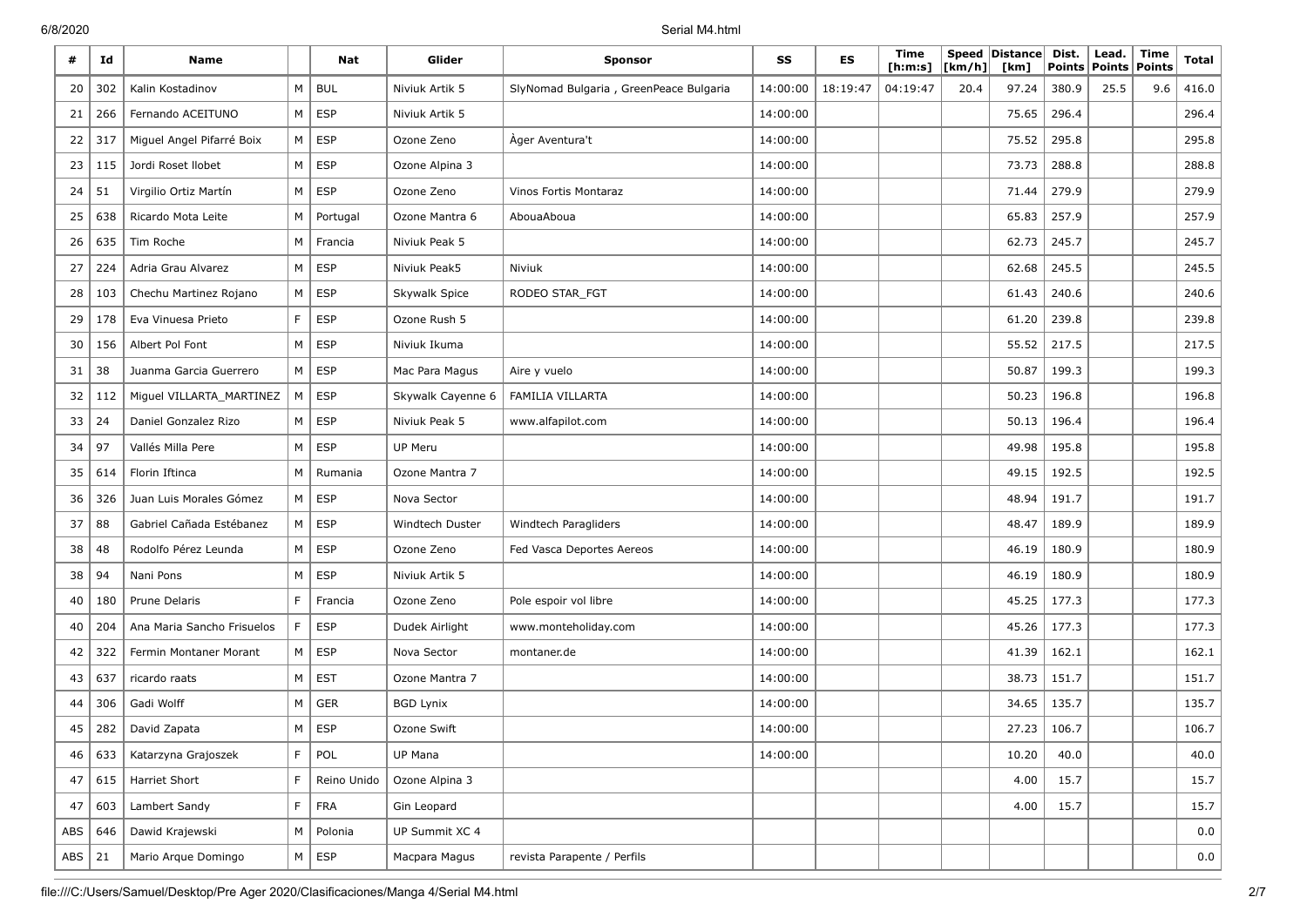|            | Id  | Name              | <b>Nat</b> | Glider     | Sponsor | SS | --<br>ES | Time<br>[ <b>h</b> : <b>m</b> : <b>s</b> ] | <b>Tkm/h1</b> | Speed Distance<br>[km] | Dist.<br>Points | Lead.<br>  Points   Points | Time | Total |
|------------|-----|-------------------|------------|------------|---------|----|----------|--------------------------------------------|---------------|------------------------|-----------------|----------------------------|------|-------|
| <b>ABS</b> | O1. | ndqvisu<br>1akan. | Suecia     | Ozone Zeno |         |    |          |                                            |               |                        |                 |                            |      | v.v   |

# **Task definition**

| No           | Leg Dist.        | Id               | Radius             | Open  | Close | <b>Coordinates</b>         | <b>Altitude</b> |
|--------------|------------------|------------------|--------------------|-------|-------|----------------------------|-----------------|
| $\mathbf{1}$ | $0.0 \text{ km}$ | D <sub>0</sub> 1 | $400 \text{ m}$    | 12:30 | 15:00 | Lat: 42.04635 Lon: 0.74601 | 1560 m          |
| 2 SS         | 5.6 km           | <b>B09</b>       | 2000 m             | 14:00 | 19:00 | Lat: 42.01348 Lon: 0.82603 | 572 m           |
| 3            | 13.2 km          | <b>B03</b>       | $1000 \;{\rm m}$   | 14:00 | 19:00 | Lat: 42.03198 Lon: 0.70173 | 1012 m          |
| 4            | 26.1 km          | <b>B13</b>       | 2000 m             | 14:00 | 19:00 | Lat: 42.105 Lon: 0.8566    | 878 m           |
| 5            | 75.7 km          | A15              | $4000 \; \text{m}$ | 14:00 | 19:00 | Lat: 42.51263 Lon: 0.48908 | 900 m           |
| 6 ES         | 94.1 km          | A13              | 3500 m             | 14:00 | 19:00 | Lat: 42.50195 Lon: 0.79825 | 1086 m          |
| 7            | 97.2 km          | A13              | $400 \text{ m}$    | 14:00 | 19:00 | Lat: 42.50195 Lon: 0.79825 | 1086 m          |

### **Notes**

| Ιd    | Name                | Note    |
|-------|---------------------|---------|
| 21    | Mario Arque Domingo | Ausente |
| 612 l | Håkan Lindgvist     | Ausente |
| 646   | Dawid Krajewski     | Ausente |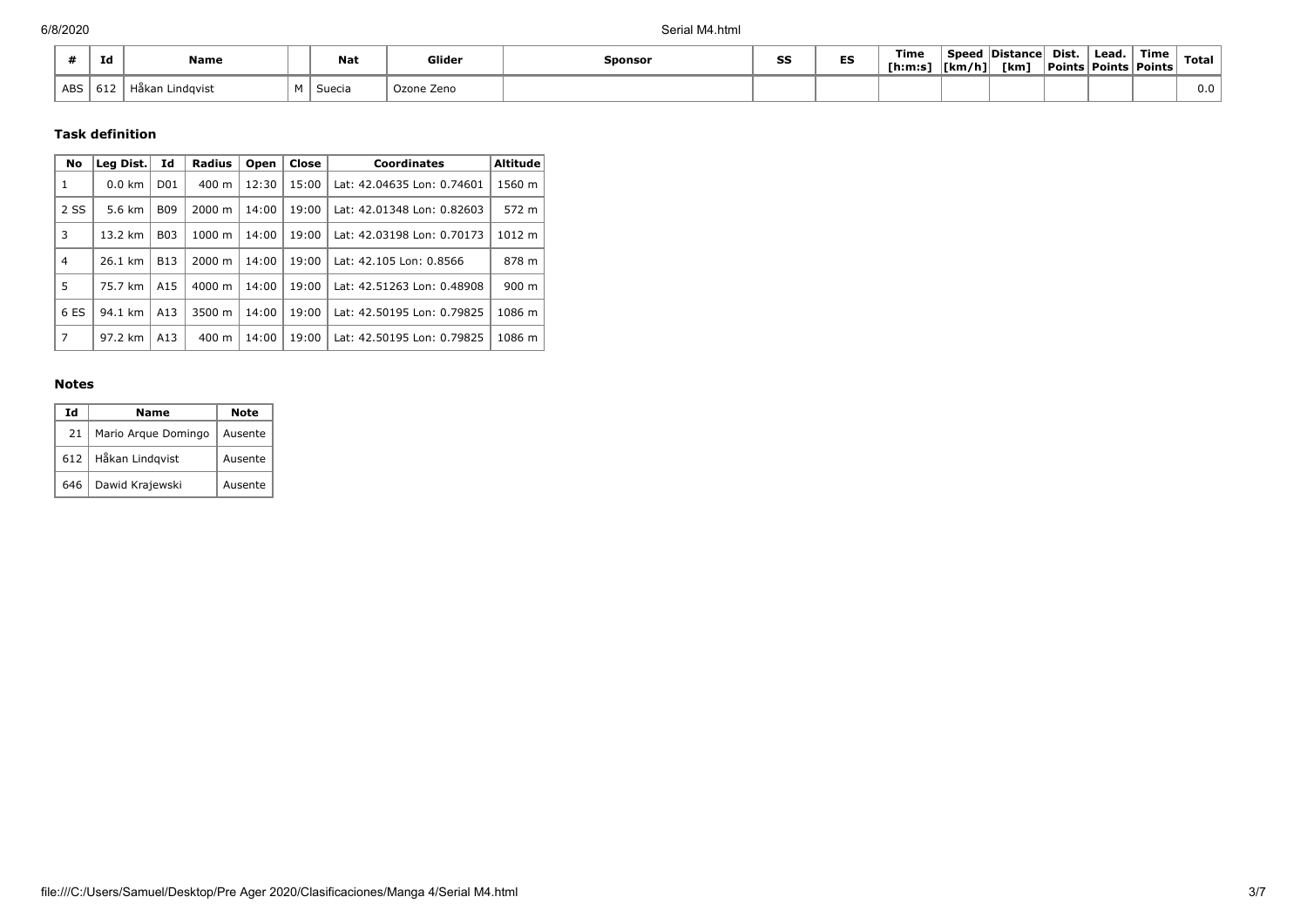6/8/2020 Serial M4.html

**Pilots not yet processed (NYP)**

**Id Name**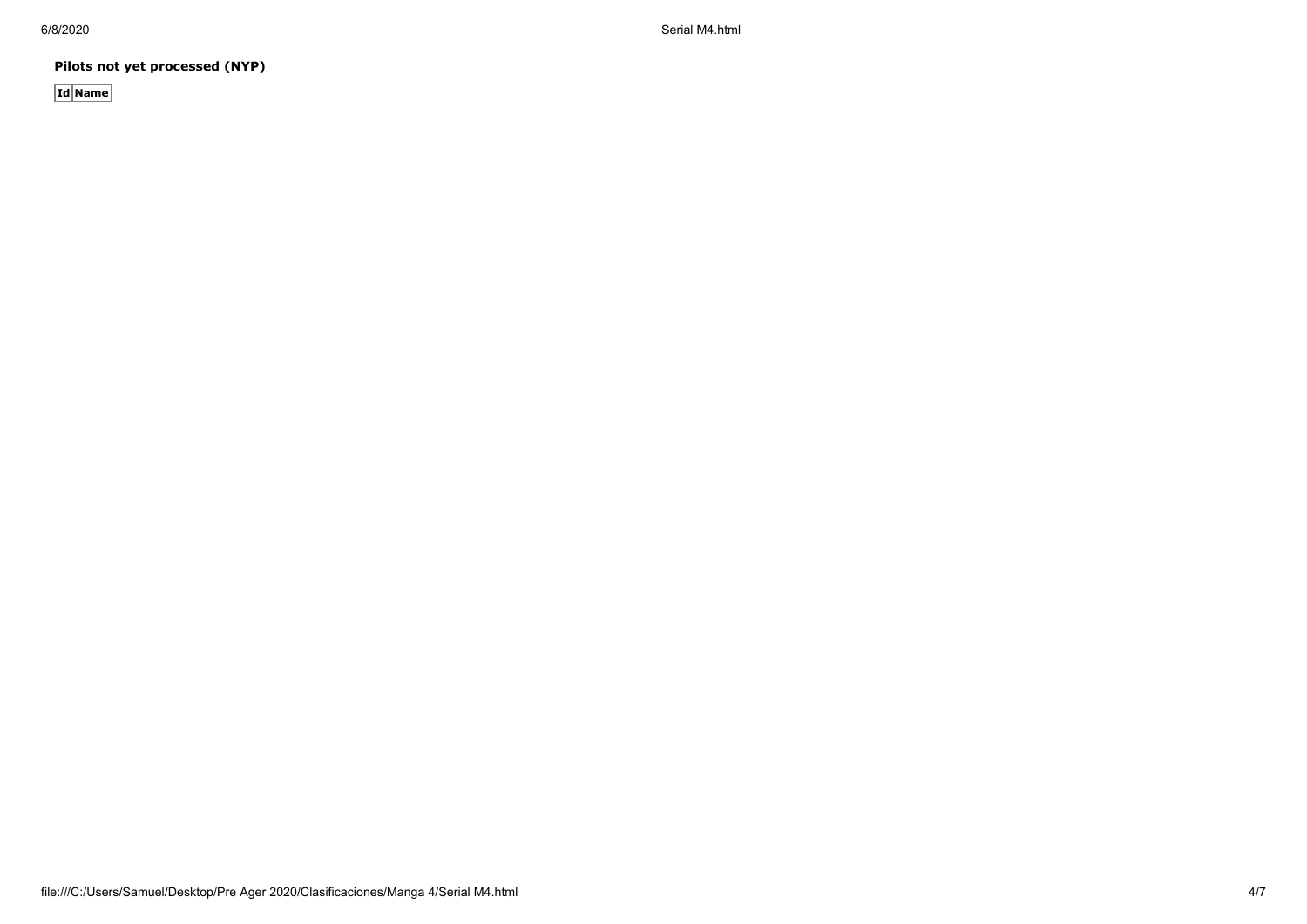### **Task statistics**

| param                           | value                     |
|---------------------------------|---------------------------|
| ss distance                     | 88.527                    |
| task_distance                   | 97.238                    |
| launch_to_ess_distance          | 94.138                    |
| no_of_pilots_present            | 100                       |
| no_of_pilots_flying             | 100                       |
| no_of_pilots_lo                 | 38                        |
| no_of_pilots_reaching_nom_dist  | 93                        |
| no_of_pilots_reaching_es        | 62                        |
| no_of_pilots_reaching_goal      | 62                        |
| sum_flown_distance              | 7945.34499999998          |
| best_dist                       | 97.238                    |
| best time                       | 2.7214                    |
| worst time                      | 4.3297                    |
| qnh_setting                     | 1013.25                   |
| no_of_pilots_in_competition     | 104                       |
| no_of_pilots_landed_before_stop | 0                         |
| sum_dist_over_min               | 7547.536                  |
| sum_real_dist_over_min          | 7547.536                  |
| sum_flown_distances             | 7945.345                  |
| best_real_dist                  | 97.238                    |
| last_start_time                 | 2020-08-05T14:00:00+02:00 |
| first_start_time                | 2020-08-05T14:00:00+02:00 |
| first_finish_time               | 2020-08-05T16:43:17+02:00 |
| max_time_to_get_time_points     | 4.3711                    |
| goalratio                       | 0.62                      |
| arrival_weight                  | 0                         |
| departure_weight                | 0                         |
| leading_weight                  | 0.162                     |
| time_weight                     | 0.4571                    |
| distance_weight                 | 0.3809                    |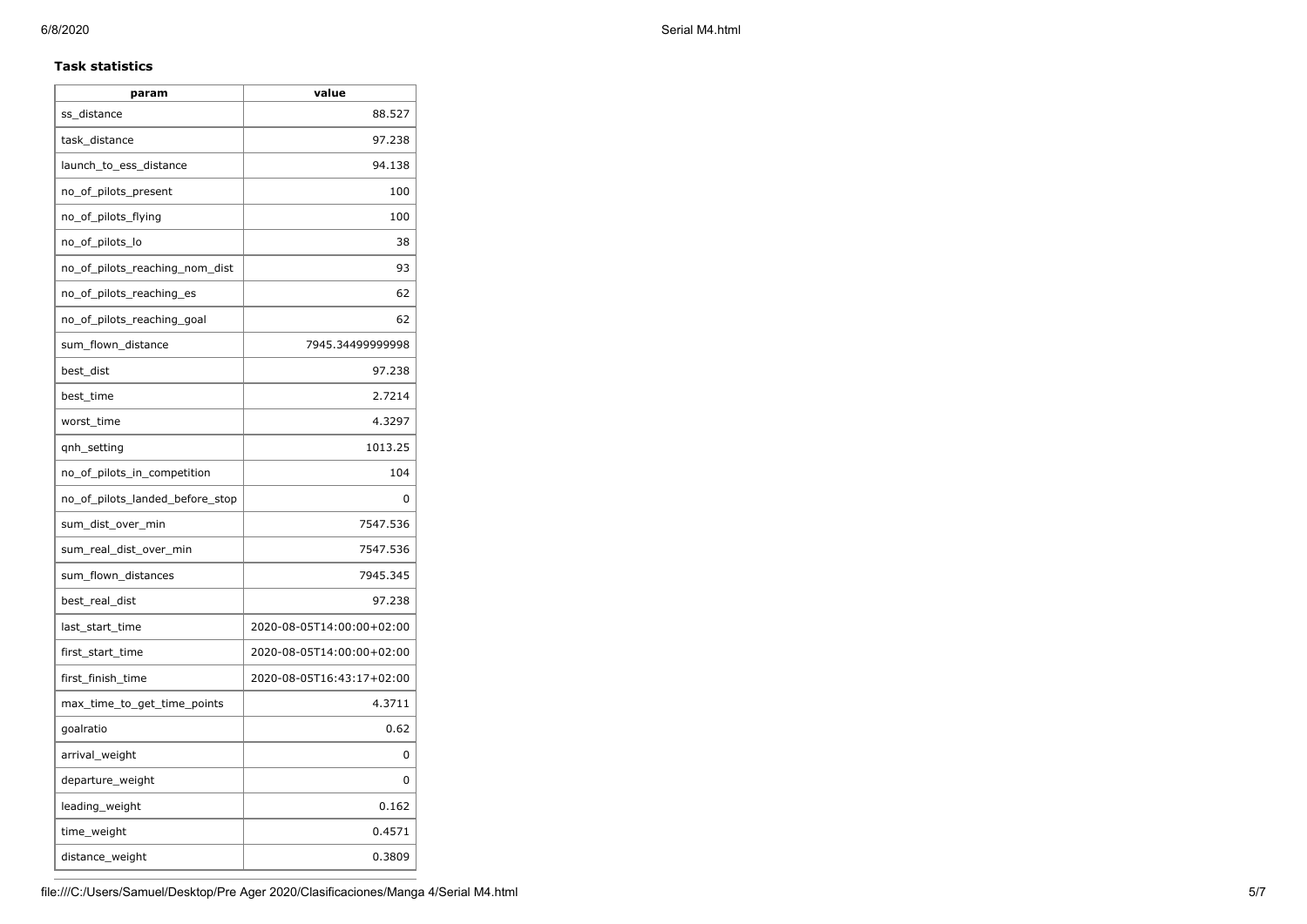| param                        | value        |
|------------------------------|--------------|
| smallest_leading_coefficient | 1.7369       |
| available_points_distance    | 380.9264     |
| available_points_time        | 457.0736     |
| available_points_departure   | 0            |
| available points leading     | 162          |
| available_points_arrival     | 0            |
| time_validity                | 1            |
| launch_validity              | 1            |
| distance_validity            | 1            |
| stop_validity                | $\mathbf{1}$ |
| day_quality                  | 1            |
| ftv_day_validity             | 0.9823       |
| time_points_stop_correction  | 0            |

# **Scoring formula settings**

| param                                        | value        |
|----------------------------------------------|--------------|
| id                                           | GAP2020      |
| use_distance_points                          | 1            |
| use_time_points                              | 1            |
| use_departure_points                         | 0            |
| use leading points                           | 1            |
| use_arrival_position_points                  | 0            |
| use_arrival_time_points                      | 0            |
| time points if not in goal                   | $\Omega$     |
| jump_the_gun_factor                          | $\Omega$     |
| jump_the_gun_max                             | 0            |
| use_1000_points_for_max_day_quality          | $\Omega$     |
| normalize_1000_before_day_quality            | 0            |
| time_validity_based_on_pilot_with_speed_rank | $\mathbf{1}$ |
| bonus_gr                                     | 4            |
| no_pilots_in_goal_factor                     | 0.8          |
| task_stopped_factor                          | 0.7          |

6/8/2020 Serial M4.html